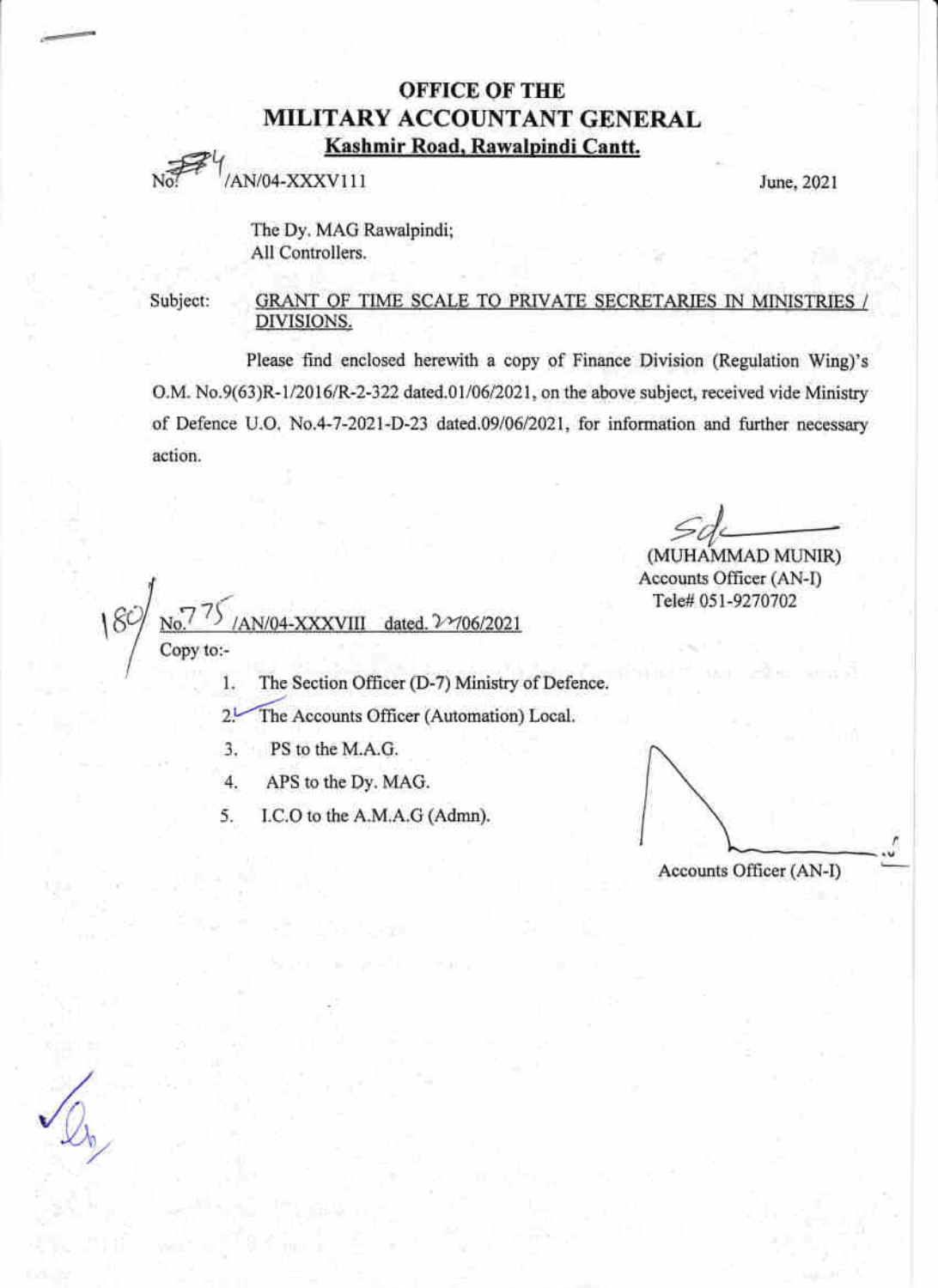GOVERNMENT OF PAKIST4 MINISTRY OF DEFENCE (DEFENCE DIVISION)

Subject:

#### GRANT OF TIME SCALE TO PRIVATE SEC TO MINISTRIES / DIVISIONS

Kindly find enclosed a copy of Finance Division (Regulation Wing)'s O.M. No. 9(63) R-1/2016/R-2-322 dated 1st June, 2021 on the above cited subject for information and further necessary action.

Var Sultan Ali)

14 JUN 2021

Rewalping

**Section Officer** 

- Military Accountant General, PMAD, Rawalpindi ü.
- Surveyor General, Survey of Pakistan, Rawalpindi ii.
- iii. Director General ML&C Deptt, Rawalpindi
- Director General FGEI (C/G) Dtc, Rawalpindi iv.
- Director General PASB, Rawalpindi  $\mathbf{V}$
- Director General PMSA, Karachi Vi.
- Directorate General, ISI, Islamabad vii.
- viii. Director Admin, JSHQs, Chaklala, Rawalpindi
- îχ. SD Dte (SD-I), GHO, Rawalpindi
- ACAS (Admin), AHQ, Islamabad  $\chi$
- ASNS (Admin), NHQ, Islamabad хi.
- National Defence University, Islamabad xii.
- xiii. DS (Budget), MoD
- xiv. DS (Admin), MoD

# MoD's U.O. No.4-7-2021-D-23 dated 9th June, 2021

Copy to:

All Joint Secretaries of MoD

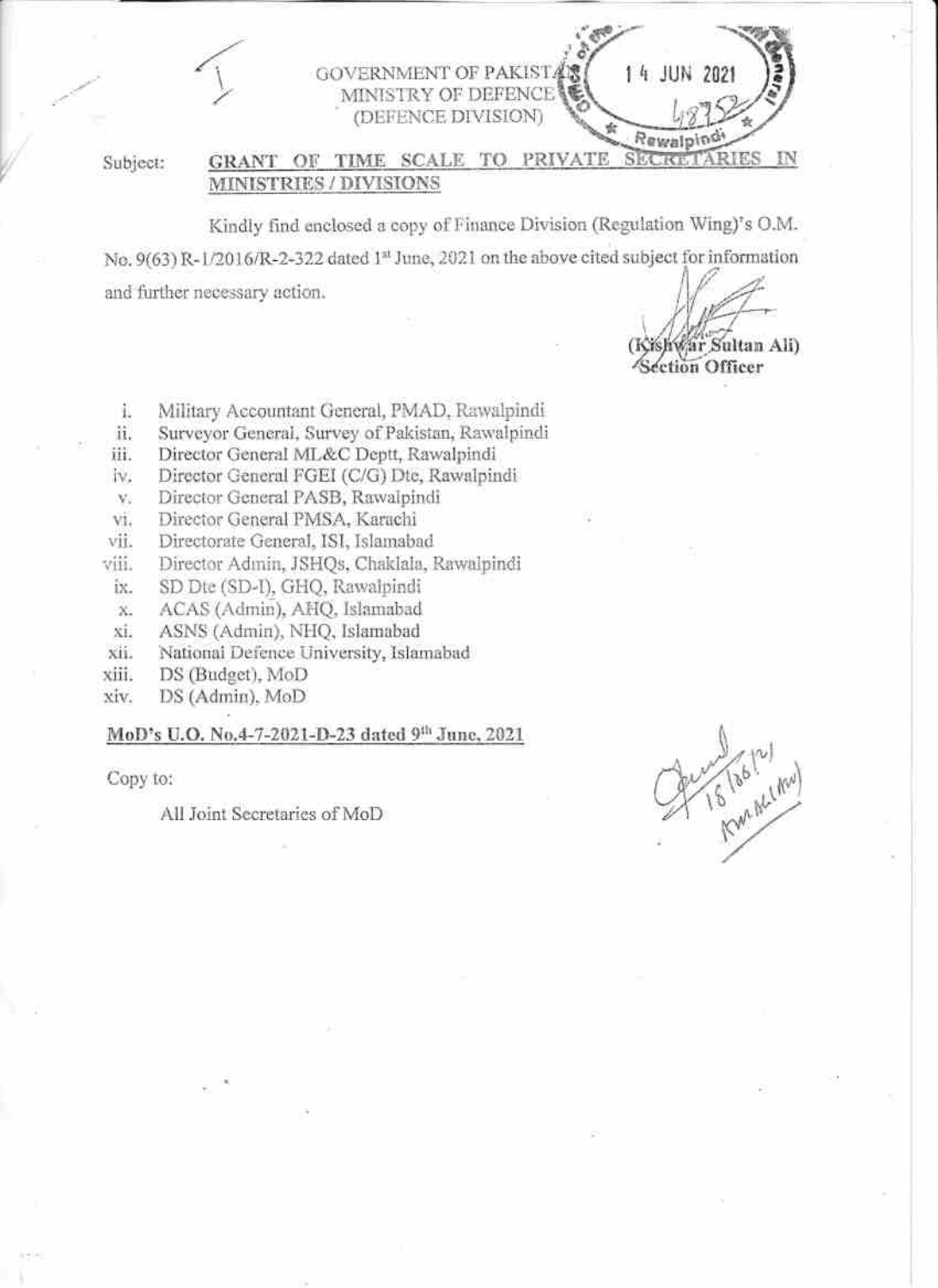Government of Pakistan **Finance Division** (Regulations Wing) \*\*\*\*

F.No.9(63)R-1/2016/R-2-322

## **OFFICE MEMORANDUM**

Subject:-

 $05C$ 

**PRIVATE SECRETARIES TIME SCALE TO GRANT** OF IN **MINISTRIES DIVISIONS** 

The undersigned is directed to refer to Finance Division's OM No. 9(63)R-I/2016-167 dated 31.03.2021 on the above subject and to state that as per parameters approved by the Prime Minister, a Private Secretary, has to  $\zeta^0$ complete five years service in BS-17 for grant of BS-18. Further grant of BS-19 will be considered on completion of 12 years service in BS-17 and above. The benefit of Establishment Division's OM dated 02.06.1983 is not admissible to Private Secretaries fro grant of Time Scale BS-18/19.

 $\overline{2}$ . It is requested that relevant DPC may consider the cases for grant of Time Scale to Private Secretaries in the light of Finance Division's O.M. dated 31.03.2021.

 $D - 48$ 

(Saadia Kanwal) Section Officer (R-2) 051-9245846

Secretar

 $TS - m$ 

Islamabad the 1st June. 2021

 $6r$ 

 $K$   $\infty$ 

### **All Ministries/Divisions**

With the request to circulate it to their Attached Departments, Subordinate Offices and all other organizations working under their administrative control which have adopted Finance Division's O.M. No. 19(55)Legal-II/2010-1055 dated 23-12-2011.

### **Accountant General of Pakistan Revenues**

With the request to fix pay for those cases only which fulfill approved/revised conditions.

Contd....Page / 2